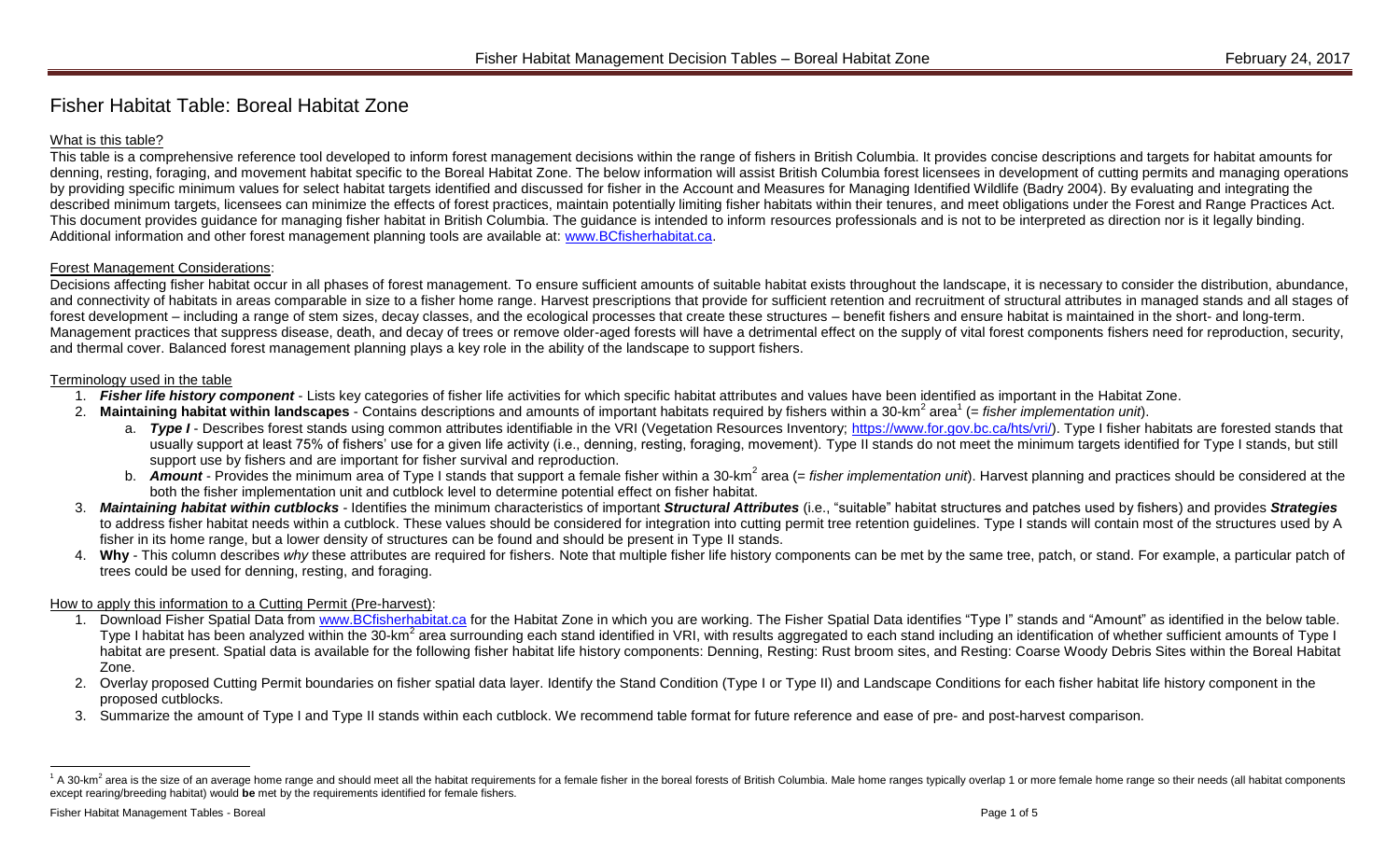**Fisher Habitat Table: Boreal Habitat Zone** (*BWBSdk, BWBSmw, BWBSwk, Peace region SBSwk2*)

|                                                    |                                                                                                                                                                                                                                                                                                                                                                                                         | <b>Maintaining habitat within landscapes</b>                                                |                                                                                                                                                                                                                                                                                                                                                                                                                                                                                                                                                                                                                                 | <b>Maintaining habitat within cutblocks</b>                                                                                                                                                                                                                                                                                                                                                                                                                                                                                                                                                    |                                                                                                                                                                                                                                                                                                                                                                                                                                                                                                                                                                                                                                                                   |
|----------------------------------------------------|---------------------------------------------------------------------------------------------------------------------------------------------------------------------------------------------------------------------------------------------------------------------------------------------------------------------------------------------------------------------------------------------------------|---------------------------------------------------------------------------------------------|---------------------------------------------------------------------------------------------------------------------------------------------------------------------------------------------------------------------------------------------------------------------------------------------------------------------------------------------------------------------------------------------------------------------------------------------------------------------------------------------------------------------------------------------------------------------------------------------------------------------------------|------------------------------------------------------------------------------------------------------------------------------------------------------------------------------------------------------------------------------------------------------------------------------------------------------------------------------------------------------------------------------------------------------------------------------------------------------------------------------------------------------------------------------------------------------------------------------------------------|-------------------------------------------------------------------------------------------------------------------------------------------------------------------------------------------------------------------------------------------------------------------------------------------------------------------------------------------------------------------------------------------------------------------------------------------------------------------------------------------------------------------------------------------------------------------------------------------------------------------------------------------------------------------|
| <b>Fisher life history</b><br>component            | <b>Type I</b><br>VRI stand descriptions of important habitats                                                                                                                                                                                                                                                                                                                                           | <b>Amount</b><br>of Type I to maintain in a 30-km <sup>2</sup><br>implementation unit       | <b>Structural Attributes</b><br>identify characteristics of important habitat<br>structures and patches                                                                                                                                                                                                                                                                                                                                                                                                                                                                                                                         | <b>Strategies</b><br>to maintain habitat                                                                                                                                                                                                                                                                                                                                                                                                                                                                                                                                                       | Why?<br>these attributes are required for fishers                                                                                                                                                                                                                                                                                                                                                                                                                                                                                                                                                                                                                 |
| <b>Denning habitat</b>                             | Balsam poplar (Acb) denning stands:<br>• Acb leading, secondary, or tertiary<br>species<br>• QMD_125 ≥19.5 cm<br>• Stand age $\geq 88$ years<br>• Stand height $\geq 19$ m<br>Trembling aspen (At) denning stands:<br>• At leading, secondary, or tertiary<br>species<br>• QMD_125 ≥21.3 cm<br>$\bullet$ Stand age $\geq$ 98 years<br>• Stand height $\geq$ 22.8 m                                      | Type I stands:<br>• 1090 ha needed per 30-km <sup>2</sup> (36.3%<br>of implementation unit) | Tree characteristics:<br>• Balsam poplar (Acb): ≥52 cm dbh,<br>declining <sup>2</sup> with $\geq$ 45% total cover<br>(tree and shrub combined)<br>immediately surrounding.<br>Trembling aspen (At) ≥40 cm dbh,<br>declining with ≥45% total cover (tree<br>and shrub combined) immediately<br>surrounding.<br>• The most valuable trees for use by<br>fisher have cavities with entrance<br>holes $(21.5m$ from ground) with<br>typical dimensions of 5-10 cm wide<br>by $7-15$ cm tall.<br>• Large (>30 cm dbh) Acb and At with<br>multiple wounds or decay sites are<br>important for the recruitment of<br>future den trees. | • In general, harvested areas will not<br>contain viable denning sites unless<br>suitable trees are retained and forest<br>cover is protected or develops<br>sufficiently to provide security cover.<br>• Train field crews to identify suitable<br>trees (i.e., those with minimum<br>structural attributes) for retention in<br>proposed cutblock.<br>• Protect suitable trees singly or in<br>windfirm wildlife tree patches, and<br>where practical, maintain advanced<br>regen/brush around the trees to<br>provide concealment cover (≥45%<br>total cover [tree and shrub<br>combined]). | • Fishers require den cavities for<br>birthing and raising their young. In<br>the boreal forest, den cavities have<br>only been found in larger diameter<br>aspen and balsam popular trees<br>containing heart-rot cavities.<br>• Female fishers often use more than<br>one den tree in a single year. Given<br>this, fishers need multiple suitable<br>trees for present use and will also<br>require new den trees to develop in<br>the future when existing trees fall.<br>• Type II stands can also occasionally<br>benefit denning fishers if scattered<br>trees or small patches of trees with<br>the required structural attributes<br>have been retained. |
| <b>Resting habitat:</b><br><b>Rust broom sites</b> | White spruce (Sw) rest stands:<br>• Sw leading, secondary, or tertiary<br>species<br>• Crown closure $\geq 50\%$<br>• QMD_125 $\ge$ 18.5 cm<br>$\bullet$ Basal area $\geq$ 31.4 m <sup>2</sup> /ha<br>• Stand age $\geq 78$ years<br>• Stand height $\geq 19$ m<br>Black spruce (Sb) rest stands:<br>• Sb leading, secondary, or tertiary<br>species<br>• Crown closure $\geq 35\%$<br>• QMD_125 ≥17 cm | Type I stands:<br>• 483 ha needed per 30-km <sup>2</sup> (16.1%<br>of implementation unit)  | Tree characteristics:<br>• White spruce (Sw) $\geq$ 31 cm dbh with<br>rust brooms<br>Black spruce $(Sb) \ge 17$ cm dbh with<br>rust brooms<br>Rust brooms should be >40 cm<br>diameter to provide a platform for<br>fishers                                                                                                                                                                                                                                                                                                                                                                                                     | • Retain trees and tree patches<br>dispersed throughout cutblock.<br>• Protect the trees in windfirm wildlife<br>tree patches with crown closure<br>≥50% for Sw and ≥35% for Sb.                                                                                                                                                                                                                                                                                                                                                                                                               | • Tree-based rest sites provide fishers<br>with places to rest and offer<br>protection from predators, thermal<br>cover, and opportunities for prey<br>detection.<br>• Rust brooms are used year round,<br>but are used more often when<br>temperatures are moderate (i.e., $\ge$<br>minus $10^{\circ}$ C).<br>• Type II stands can also occasionally<br>benefit resting fishers if scattered<br>trees or small patches of trees with<br>the required structural attributes<br>have been retained.                                                                                                                                                                |
|                                                    | $\bullet$ Stand age $\geq 68$ years<br>• Stand height $\geq 14.8$ m                                                                                                                                                                                                                                                                                                                                     |                                                                                             |                                                                                                                                                                                                                                                                                                                                                                                                                                                                                                                                                                                                                                 |                                                                                                                                                                                                                                                                                                                                                                                                                                                                                                                                                                                                |                                                                                                                                                                                                                                                                                                                                                                                                                                                                                                                                                                                                                                                                   |

 $\overline{a}$ 

Fisher Habitat Management Tables - Boreal Page 2 of 5  $^2$  Declining: appearance code 2; tree live, but unhealthy; internal decay or growth deformities present; often dead leader (DTEIF 1990).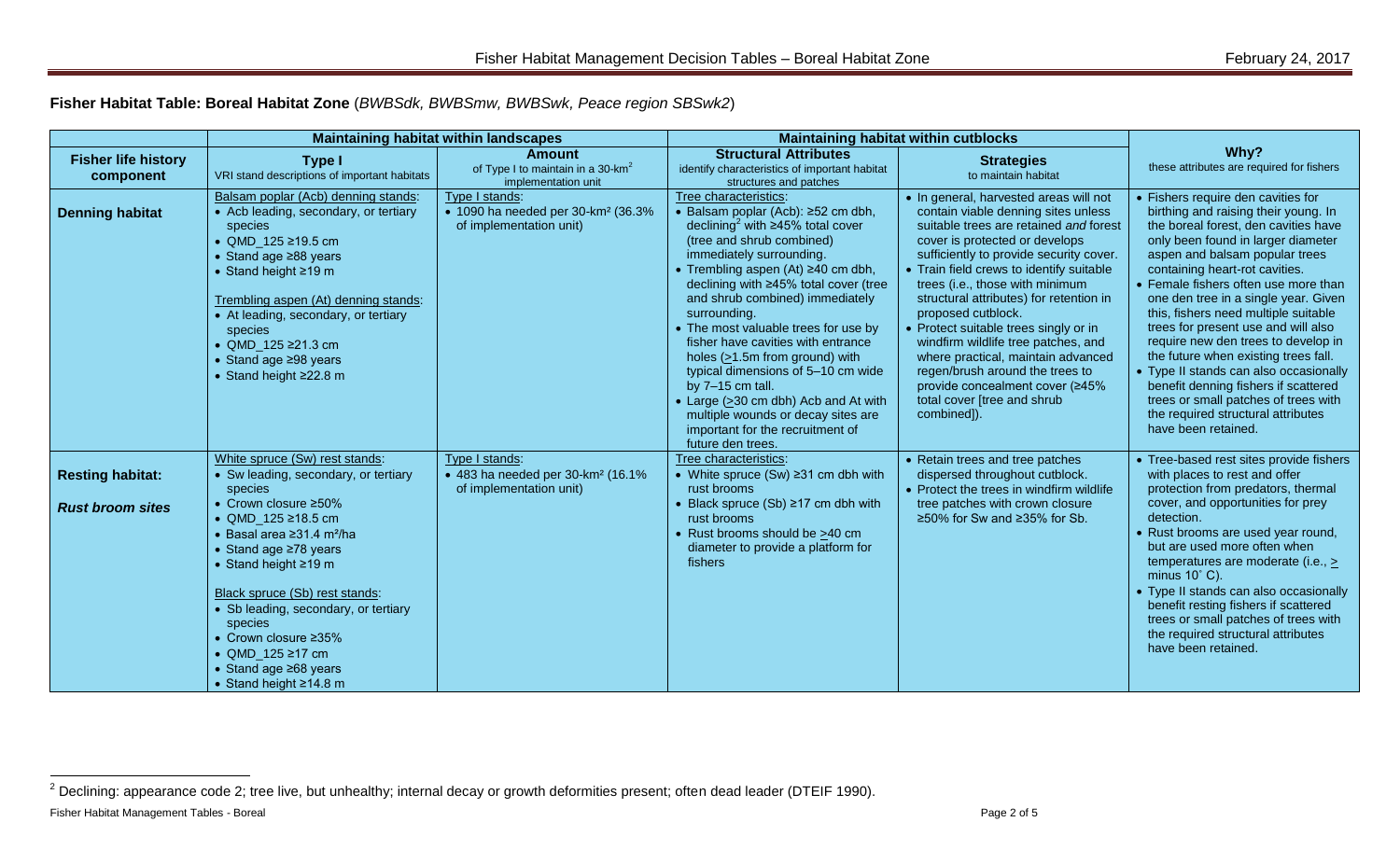|                                                                       |                                                                                                                                                                                                                                                                                    | <b>Maintaining habitat within landscapes</b>                                                      | <b>Maintaining habitat within cutblocks</b>                                                                                                                                                                                                                                                                                                                       |                                                                                                                                                                                                                                                                                                                                                                                                                                                |                                                                                                                                                                                                                                                                                                                                                                                                                                                                                        |
|-----------------------------------------------------------------------|------------------------------------------------------------------------------------------------------------------------------------------------------------------------------------------------------------------------------------------------------------------------------------|---------------------------------------------------------------------------------------------------|-------------------------------------------------------------------------------------------------------------------------------------------------------------------------------------------------------------------------------------------------------------------------------------------------------------------------------------------------------------------|------------------------------------------------------------------------------------------------------------------------------------------------------------------------------------------------------------------------------------------------------------------------------------------------------------------------------------------------------------------------------------------------------------------------------------------------|----------------------------------------------------------------------------------------------------------------------------------------------------------------------------------------------------------------------------------------------------------------------------------------------------------------------------------------------------------------------------------------------------------------------------------------------------------------------------------------|
| <b>Fisher life history</b><br>component                               | <b>Type I</b><br>VRI stand descriptions of important habitats                                                                                                                                                                                                                      | <b>Amount</b><br>of Type I to maintain in a 30-km <sup>2</sup><br>implementation unit             | <b>Structural Attributes</b><br>identify characteristics of important habitat<br>structures and patches                                                                                                                                                                                                                                                           | <b>Strategies</b><br>to maintain habitat                                                                                                                                                                                                                                                                                                                                                                                                       | Why?<br>these attributes are required for fishers                                                                                                                                                                                                                                                                                                                                                                                                                                      |
| <b>Resting habitat:</b><br><b>Coarse woody debris</b><br><b>sites</b> | CWD rest stands:<br>• Crown closure $\geq 60\%$<br>• QMD_125 ≥18.1 cm<br>• Stand age $\geq 78$ years<br>$\bullet$ Stand height $\geq$ 19 m                                                                                                                                         | Type I stands:<br>• 991 ha needed per 30-km <sup>2</sup> (33.0%<br>of implementation unit)        | Single piece CWD characteristics:<br>$\bullet$ $\geq$ 30 cm diameter.<br>$\bullet$ 211 m in length<br>• Decay class $2-3^3$<br>• Elevated 25-50 cm above ground<br>• White spruce (Sw) optimal<br>Man-made CWD piles:<br>• Minimum pile dimensions >3 m wide<br>by 5 m long by 2 m high<br>• CWD piles should have $\geq$ 30%<br>pieces >20 cm diameter >3 m long | Protect natural accumulations of<br>CWD using machine free zones, or<br>create piles of CWD using<br>machinery.<br>• Future Type I CWD rest sites can be<br>created in harvested areas by<br>reserving suitable pieces and by<br>creating piles of woody debris.<br>• Man-made piles should be at<br>minimum $\geq$ 20 m <sup>3</sup> .<br>• Pieces should not be stacked neatly,<br>but be in a jumbled pile to create<br>spaces for fishers. | • The long, thin body of a fisher is<br>susceptible to cold due to their high<br>surface area to body weight ratio.<br>• Micro-habitats that minimize heat<br>loss are important for fishers,<br>especially for areas with cold winter<br>climates such as B.C.<br>• Together, CWD and snow provide<br>fishers with thermally efficient rest<br>sites during winter.                                                                                                                   |
| <b>Movement habitat</b>                                               | Movement stands:<br>• Total cover ≥50% (≥30% shrub and<br>$\geq$ 20% tree cover)                                                                                                                                                                                                   | Type I stands:<br>• 2172 ha needed per 30-km <sup>2</sup> (72.4%<br>of implementation unit)       | Tree/CWD characteristics:<br>• Movement habitat is likely suitable if<br>total cover (combination of tree and<br>shrub cover) is >20% AND structural<br>attributes that provide cover or<br>facilitate escape from predators are<br>available (see resting habitat for<br>structure descriptions).                                                                | • Avoid leaving large areas without<br>some kind of connective cover.<br>• Continuous cover is best, but if not<br>practicable, design cutblocks to<br>promoting corridors or connectivity.<br>• Habitat can be supplied in harvested<br>areas using:<br>riparian and other reserves<br>non-merchantable patches<br>single tree retention<br>regen patches<br>- CWD piles                                                                      | • Movement habitat is needed so<br>fishers can safely travel between<br>important habitats within their home<br>range, and to access new areas<br>when dispersing.<br>Fishers are adverse to crossing<br>areas >50 m (i.e., "dash distance")<br>without cover or other escape<br>habitat.<br>Creating escape cover (e.g., CWD<br>piles) throughout cutblocks will help<br>fishers travel through and forage<br>within the regenerating stand until<br>cover returns (~10 to 20 years). |
| <b>Foraging habitat:</b><br><b>Snowshoe hare</b>                      | Optimal snowshoe hare stands:<br>• Average tree height ≥3 m<br>• Tree density: ≥8000 stems/ha<br>optimal, >3000 stems/ha to provide<br>any habitat value<br>• Cover (trees and shrubs <3 m) 80-<br>100% optimal, 30-80% increasing<br>suitability, and <30% unsuitable for<br>hare | Type I stands:<br>$\bullet$ 262 ha needed per 30-km <sup>2</sup> (8.7% of<br>implementation unit) | Not applicable                                                                                                                                                                                                                                                                                                                                                    | • Re-plant cutblock at higher than<br>usual (or clumped) density. Allow<br>natural regeneration.<br>• Avoid spacing stands where conifer<br>growth is not stagnating. Where<br>spacing is necessary, retain 25% of<br>the stand in dense patches and<br>strips that provide habitat and<br>facilitate snowshoe hare dispersal.<br>• Protect deciduous stems.<br>• Retain CWD on cutblock to provide<br>additional cover.                       | • Fisher require catchable prey to<br>survive and will target different prey<br>species in different habitats.<br>Snowshoe hare habitat did not make<br>up a large proportion of fisher home<br>ranges in the Peace Region. Despite<br>this, hares are important prey for<br>fishers throughout B.C. that provide<br>a relatively large source of calories<br>per kill.                                                                                                                |

 $^3$  Decay class 2: intact log, hard to partly decaying, elevated but slightly sagging, bark intact or partly missing; Decay class 3: hard large pieces, partly decaying, sagging near ground or broken, traces of bark (DTEIF 1990).

 $\overline{a}$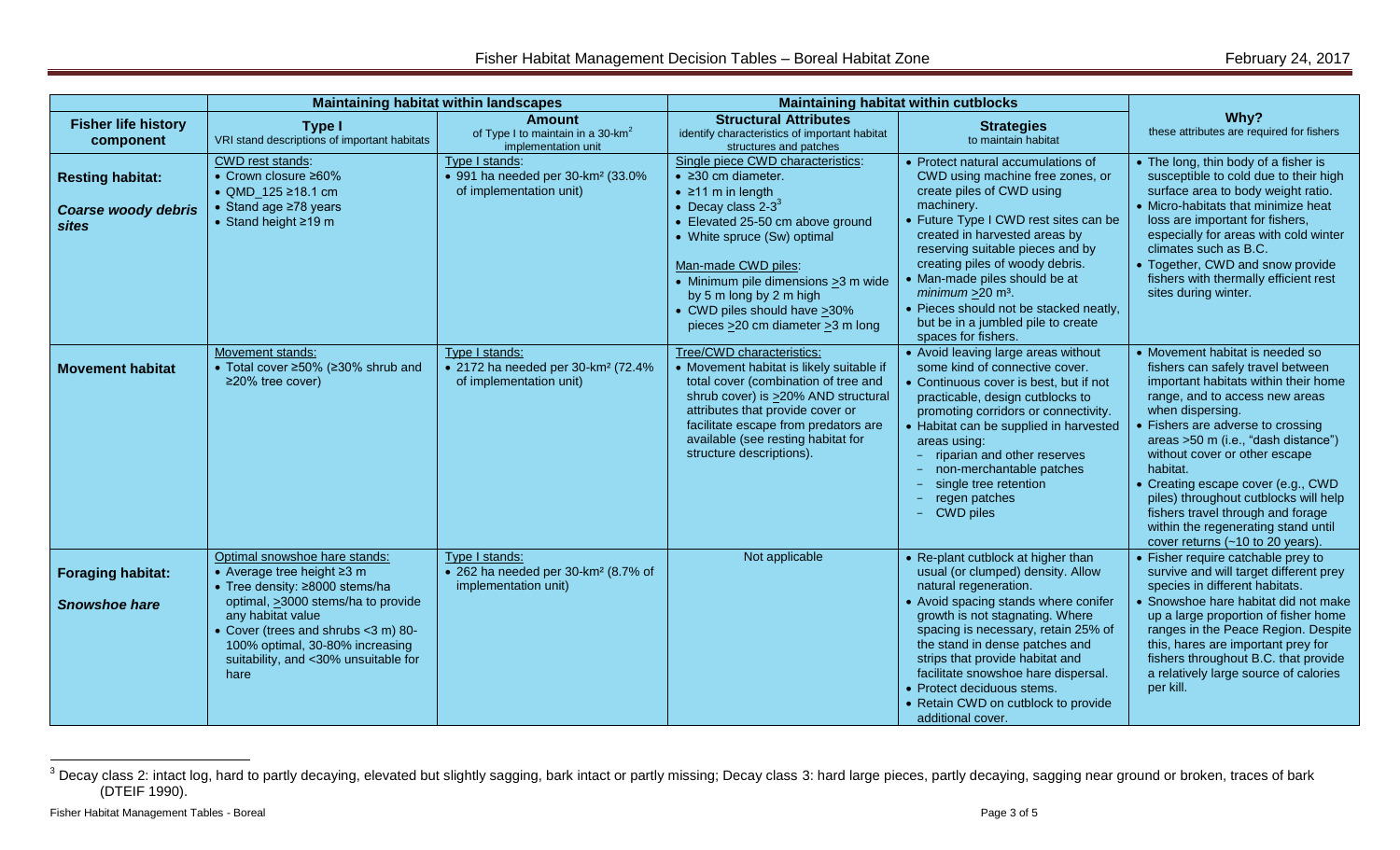|                                         |                                                                                                                                                                                                                             | <b>Maintaining habitat within landscapes</b>                                              |                                                                                                         | Maintaining habitat within cutblocks                                                                                                                                                                                                                   |                                                                                                                                                                                                                                                                     |
|-----------------------------------------|-----------------------------------------------------------------------------------------------------------------------------------------------------------------------------------------------------------------------------|-------------------------------------------------------------------------------------------|---------------------------------------------------------------------------------------------------------|--------------------------------------------------------------------------------------------------------------------------------------------------------------------------------------------------------------------------------------------------------|---------------------------------------------------------------------------------------------------------------------------------------------------------------------------------------------------------------------------------------------------------------------|
| <b>Fisher life history</b><br>component | Type I<br>VRI stand descriptions of important habitats                                                                                                                                                                      | Amount<br>of Type I to maintain in a 30-km <sup>2</sup><br>implementation unit            | <b>Structural Attributes</b><br>identify characteristics of important habitat<br>structures and patches | <b>Strategies</b><br>to maintain habitat                                                                                                                                                                                                               | Why?<br>these attributes are required for fishers                                                                                                                                                                                                                   |
| <b>Foraging habitat:</b>                | Optimal red squirrel stands:<br>• Crown closure > 50%<br>• Coniferous tree height $\geq 15$ m                                                                                                                               | Type I stands:<br>• 217 ha needed per 30-km <sup>2</sup> (7.2% of<br>implementation unit) | Not applicable                                                                                          | • Harvested areas will not provide<br>suitable squirrel habitat for a<br>considerable time; however, larger                                                                                                                                            | • Fisher require catchable prey to<br>survive and will target different prey<br>species in different habitats.                                                                                                                                                      |
| squirrels                               | • Conifer (pine, spruce and Subalpine-<br>fir) $\geq$ 50% of tree species cover<br>• Spruce in tree canopy $\geq 60\%$<br>Optimal flying squirrel stands:<br>• Crown closure 50-85%<br>• Coniferous tree height $\geq$ 21 m |                                                                                           |                                                                                                         | WTPs (>1.5 ha) and riparian<br>reserves can provide some habitat<br>after harvesting.<br>• Concentrate WTPs on forest stands<br>that have optimal Type I attributes.<br>• Squirrel middens are usually located<br>on mesic or wetter sites that can be | • Squirrel habitat did not make up a<br>large proportion of fisher home<br>ranges in the Peace Region. Despite<br>this, squirrels are important prey for<br>fishers throughout B.C. and it is<br>likely that fisher in the Peace also<br>make use of squirrels when |
|                                         | • Conifer (pine, spruce and Douglas-<br>fir) 30-80% of tree species cover<br>• Large deciduous tree density (>35<br>cm dbh): $\geq$ 2 stems/ha                                                                              |                                                                                           |                                                                                                         | targeted for WTPs.<br>• Connecting WTPs with adjacent<br>mature timber will also increase<br>habitat quality for squirrels.                                                                                                                            | foraging.                                                                                                                                                                                                                                                           |